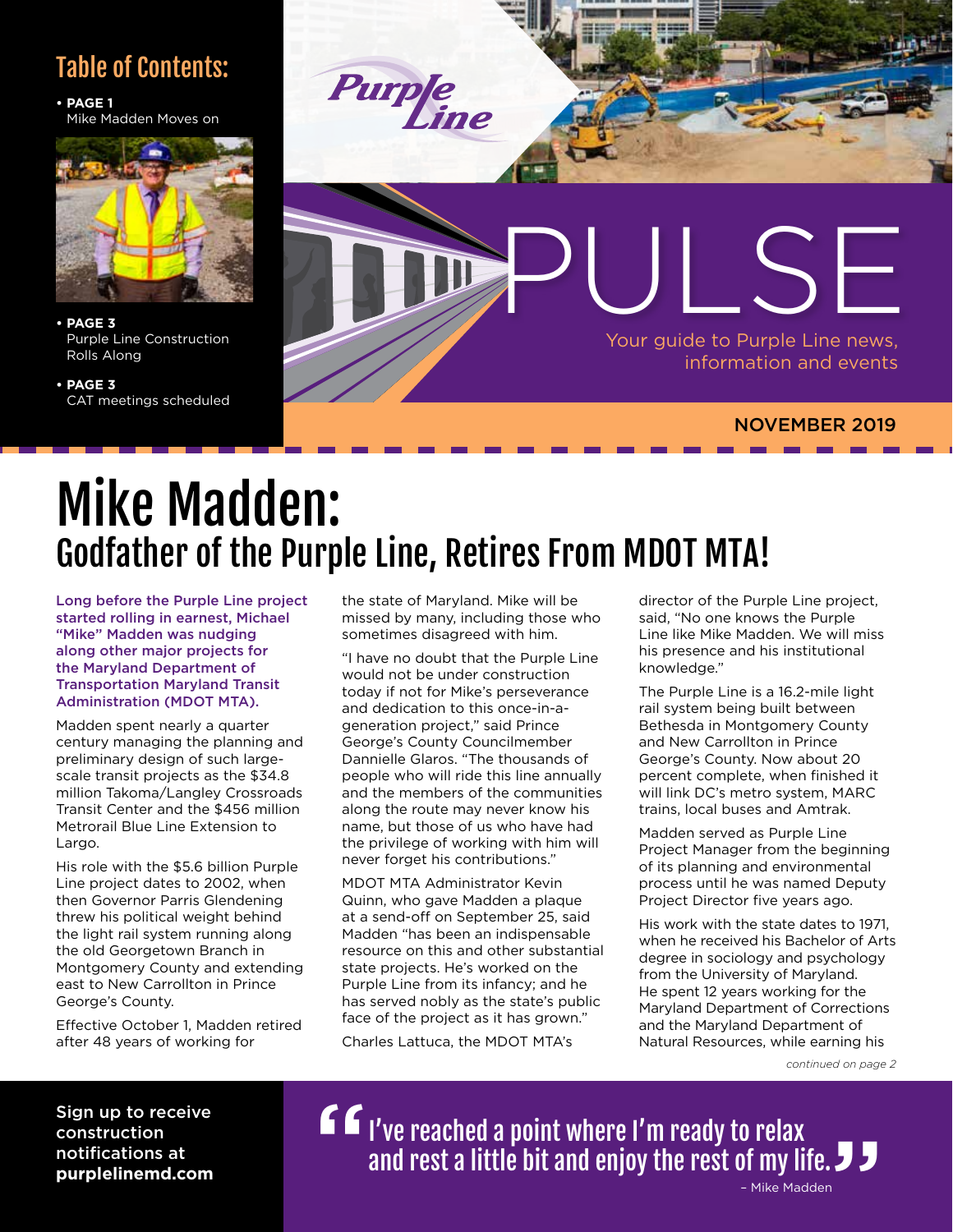



# Mike Madden Retires

*continued from page 1*

Masters of Public Administration in Urban Planning degree in 1977 from American University.

From 1983-1996, Madden worked in various planning and project management positions for MDOT MTA, the agency responsible for most commuter rail and bus service in the state.

Victor Weissberg, now the Purple Line Project Coordinator for Prince George's County, was the federal affairs person for MDOT MTA when Madden joined the Purple Line project. For several years, they rode the commuter bus together into downtown Baltimore.

While Madden led the study for the Purple Line, Weissberg tried to secure federal funds for the study.

Weissberg described Madden as the "Godfather of the Purple Line; the great connector," for having worked on so many major transportation projects, including some in Prince George's County, where Madden grew up.

"Mike and I have been joined at the hip on the Purple Line throughout the entire project," Weissberg said. "It's sad to see him go, but Mike leaves a rich legacy for his county of birth."

Madden grew up in the University Park section of Prince George's and attended schools in Washington, DC.

He is proud of the work he has accomplished in communities where he has many relatives and friends.

Madden said that despite obstacles

– such as a lawsuit that slowed the project for nearly a year – and having to attend hundreds of sometimes fractious night meetings, he remained confident the project would be built.

"I always felt very proud to be speaking on behalf of the state of Maryland and on behalf of MDOT MTA. I was thrilled that we were undertaking such a worthwhile project … that was so sorely needed for such a long time. I just felt proud to be part of the Purple Line Team and to be the face of the project."

In his latest role with the Purple Line, Madden has primarily been responsible for MDOT MTA public outreach efforts and ongoing coordination with other key stakeholders, including Prince George's and Montgomery counties. He often attended Community Advisory Team (CAT) meetings in a signature purple tie or lavendercolored shirt.

Silver Spring CAT member Paulette Dickerson wrote to Madden that she had heard about his retirement and wanted to "thank you for the great job you have done over the years. Your knowledge of the MTA system is allencompassing. A great thing! I hope your future is happy, fulfilling and rewarding."

Montgomery County Councilmember Andrew Friedson said he and Madden started working together on the Purple Line when Friedson was student body president at University of Maryland and they were working on the alignment through College Park.

"He's a key reason why the Purple Line is finally under construction and will be forever remembered for the communities he's connected on this project and so many others through the years."

Weissberg added the MDOT MTA and the State "can be very proud of the rich legacy that Mike leaves of transformative projects; the Purple Line really being the zenith of the projects. He's just been an amazing force and trooper throughout the entire process. He will leave a void, but I'm glad that he is parting on the top of his game and want to wish him all the happiness and a rich and fulfilling retirement."

In retirement, Madden said he won't miss the 90-minute commute from Timonium to Purple Line headquarters in Riverdale, but he'll keep busy, including exercising and possibly volunteering, working part-time, or taking classes at local colleges. He said he will miss the project and his friends on the project. But he and his wife, Susan, will now be able to travel more and spend time with his seven grandchildren in Austin, Texas and Los Angeles, California.

"I've reached a point where I'm ready to relax and rest a little bit and enjoy the rest of my life," Madden said. "I certainly look forward to coming back and riding the Purple Line. This project is important; it's transformative and it will leave a legacy for many generations to come."